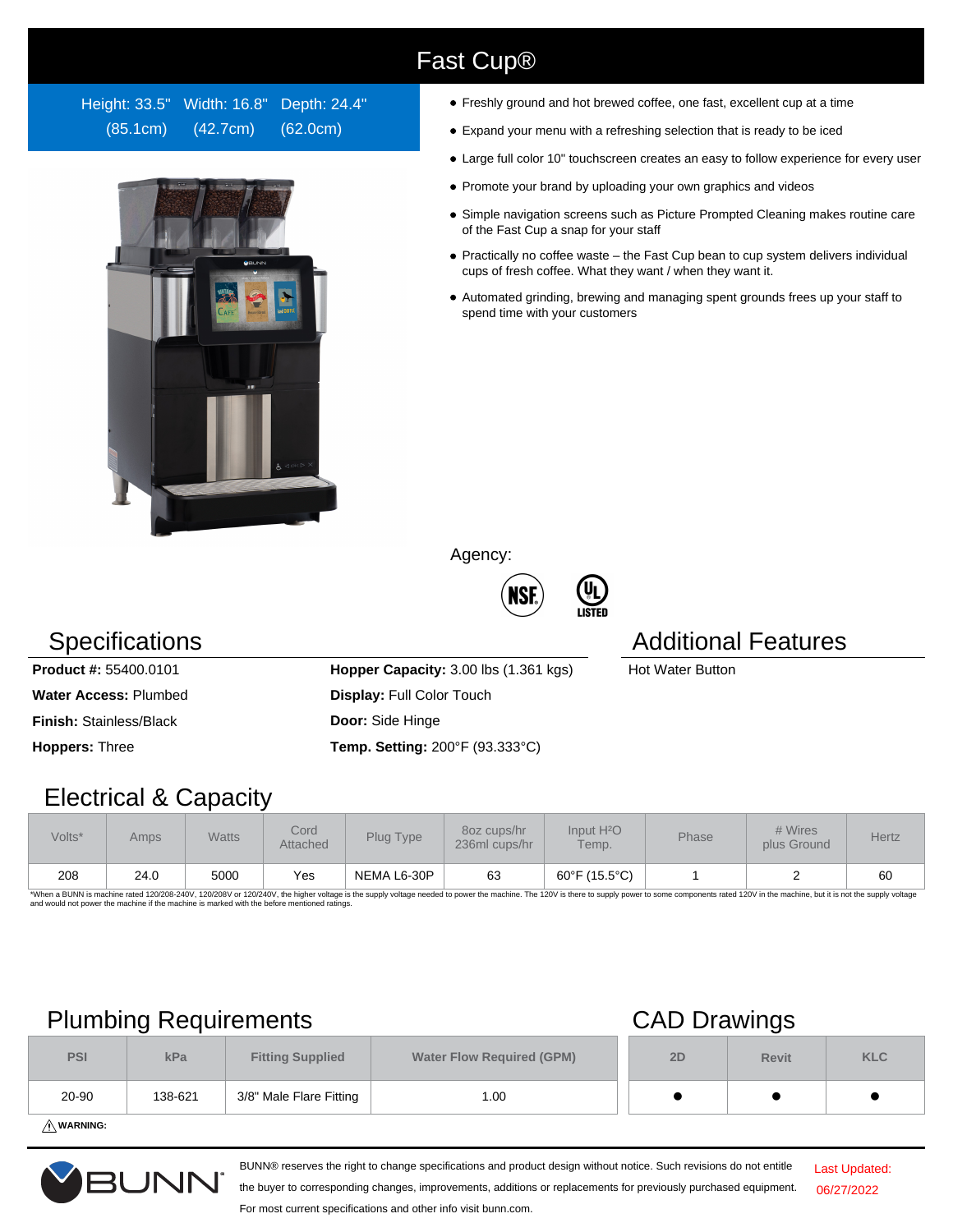



| <b>Unit</b>    |          |          |          | <b>Shipping</b> |          |              |             |                        |  |
|----------------|----------|----------|----------|-----------------|----------|--------------|-------------|------------------------|--|
|                | Height   | Width    | Depth    | Height          | Width    | <b>Depth</b> | Weight      | <b>Volume</b>          |  |
| <b>English</b> | 33.5 in. | 16.8 in. | 24.4 in. | 49.8 in.        | 27.5 in. | 23.5 in.     | 181.000 lbs | 18.606 ft <sup>3</sup> |  |
| <b>Metric</b>  | 85.1 cm  | 42.7 cm  | 62.0 cm  | 126.4 cm        | 69.9 cm  | 59.7 cm      | 82.102 kgs  | $0.527 \text{ m}^3$    |  |



BUNN® reserves the right to change specifications and product design without notice. Such revisions do not entitle the buyer to corresponding changes, improvements, additions or replacements for previously purchased equipment. For most current specifications and other info visit bunn.com. Last Updated: 06/27/2022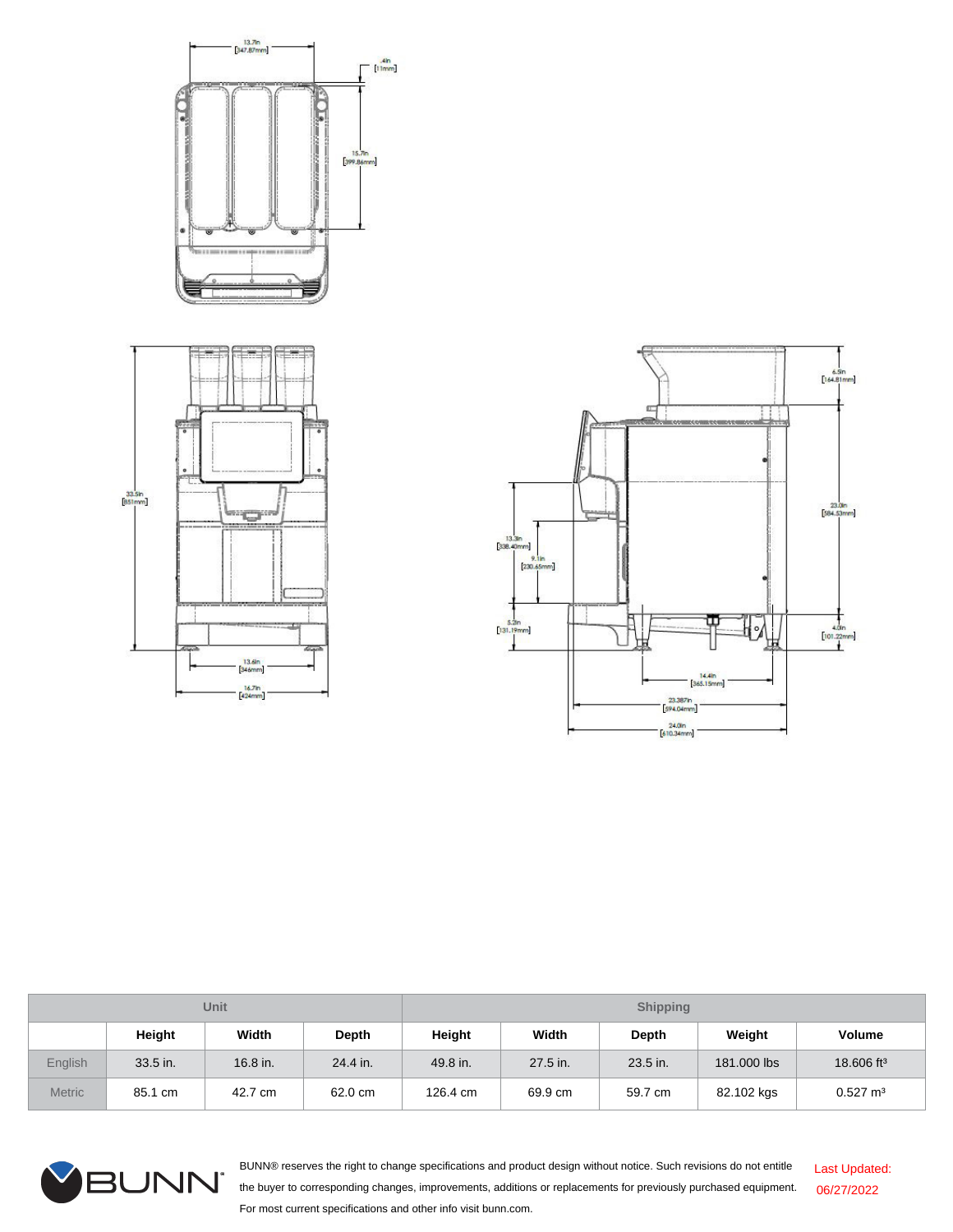# Related Products & Accessories:Fast Cup®(55400.0101)